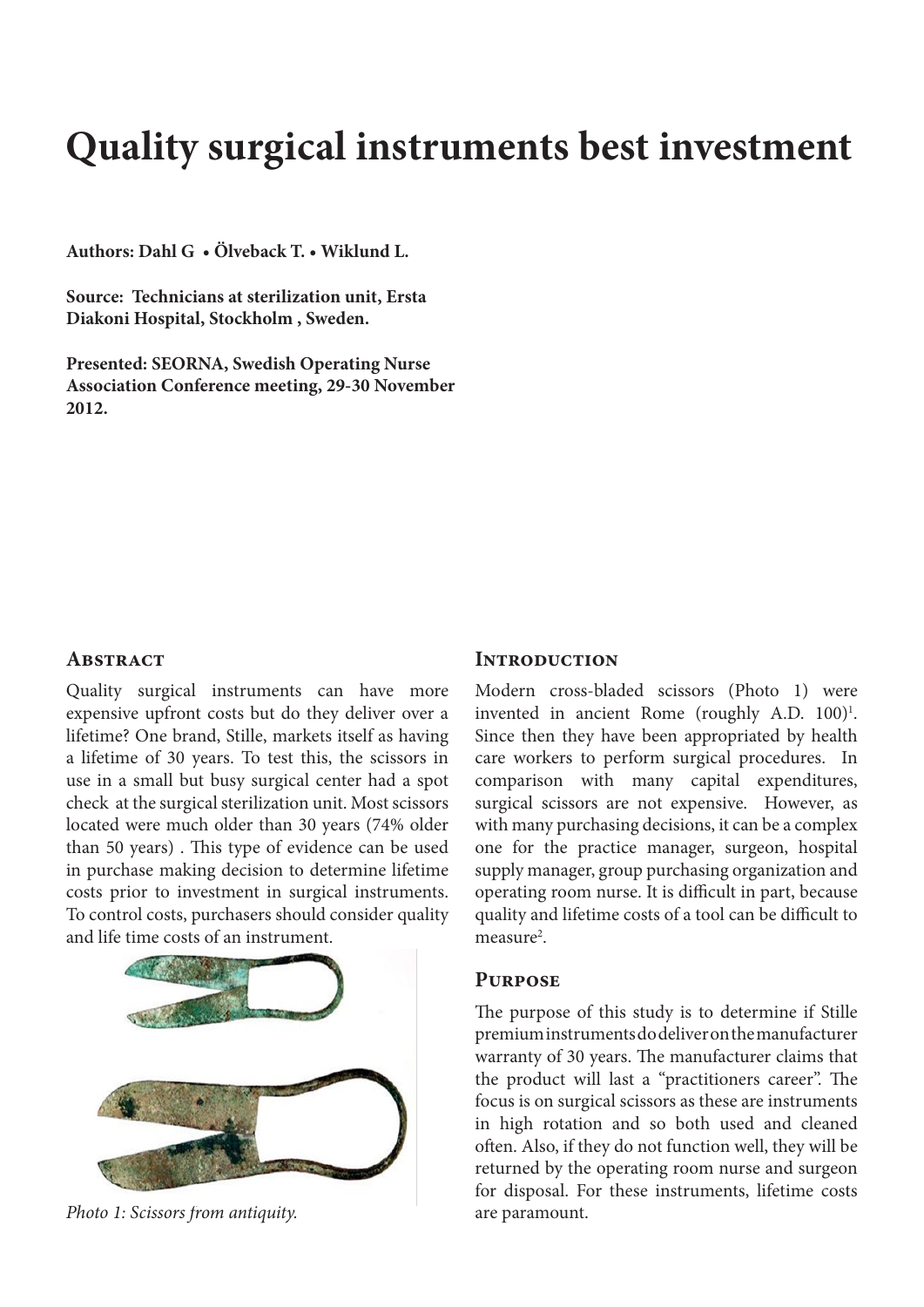# **METHODS**

On November 12, 2012 at 14:00, 3 sterilization technicians (Gunnel Dahl, Therese Ölveback, Lena Wiklund) inventoried the available scissors at Ersta Diakoni in Sweden (Photo 2).



*Photo 2: Comparing surgical scissors to their manufacture year code.*

Inclusion criteria: all scissors in the central sterilization area that were not yet packaged or were packaged individually (these packages were opened).

Excluded: those scissors in use in the operating room and those included in larger kits (large kits were not opened).

Year of manufacture of the scissors as defined by the inscribed code was noted as compared to that on the manufacturer year code list provided by Stille (See table 1).

| YEAR CODES STILLE INSTRUMENTS |                |      |                         |
|-------------------------------|----------------|------|-------------------------|
| YEAR                          | <b>CODE</b>    | YEAR | <b>CODE</b>             |
| 1938                          | 8              | 1978 | D10                     |
| 1939                          | 9              | 1979 | E10                     |
| 1940                          | $\mathbf{0}$   | 1980 | F10                     |
| 1941                          | $\mathbf{1}$   | 1981 | G10                     |
| 1942                          | $\overline{2}$ | 1982 | H10                     |
| 1943-1948                     | Unstamped      | 1983 | $\boldsymbol{A}$        |
| 1949                          |                | 1984 | $\mathbf B$             |
| 1950                          |                | 1985 | $\mathcal{C}$           |
| 1951                          | $\mathbf{1}$   | 1986 | $\mathbf D$             |
| 1952                          | $\mathbf{1}$   | 1987 | E                       |
| 1953                          | Unstamped      | 1988 | F                       |
| 1954                          | Unstamped      | 1989 | G                       |
| 1955                          | E <sub>9</sub> | 1990 | H                       |
| 1956                          | F9             | 1991 | $\rm I$                 |
| 1957                          | G <sub>9</sub> | 1992 | $\mathbf K$             |
| 1958                          | H <sub>9</sub> | 1993 | L                       |
| 1959                          | J9             | 1994 | $\mathbf{M}$            |
| 1960                          | K <sub>9</sub> | 1995 | $\ensuremath{\text{N}}$ |
| 1961                          | L <sub>9</sub> | 1996 | $\overline{O}$          |
| 1962                          | M <sub>9</sub> | 1997 | $\mathbf{P}$            |
| 1963                          | N <sub>9</sub> | 1998 | Q                       |
| 1964                          | O <sub>9</sub> | 1999 | $\mathbb{R}$            |
| 1965                          | P <sub>9</sub> | 2000 | S                       |
| 1966                          | Q <sub>9</sub> | 2001 | T                       |
| 1967                          | R <sub>9</sub> | 2002 | Y                       |
| 1968                          | S9             | 2003 | Z                       |
| 1969                          | T <sub>9</sub> | 2004 | $\overline{4}$          |
| 1970                          | U <sub>9</sub> | 2005 | 5                       |
| 1971                          | V <sub>9</sub> | 2006 | 6                       |
| 1972                          | X9             | 2007 | 7                       |
| 1973                          | Y9             | 2008 | 8                       |
| 1974                          | Z9             | 2009 | 9                       |
| 1975                          | A10            | 2010 | 10                      |
| 1976                          | <b>B10</b>     | 2011 | 11                      |
| 1977                          | C10            | 2012 | 12                      |

*Table 1: Manufacturer provided year of production list*



*Photo 3: All Stille scissors can be taken apart and realigned at service.*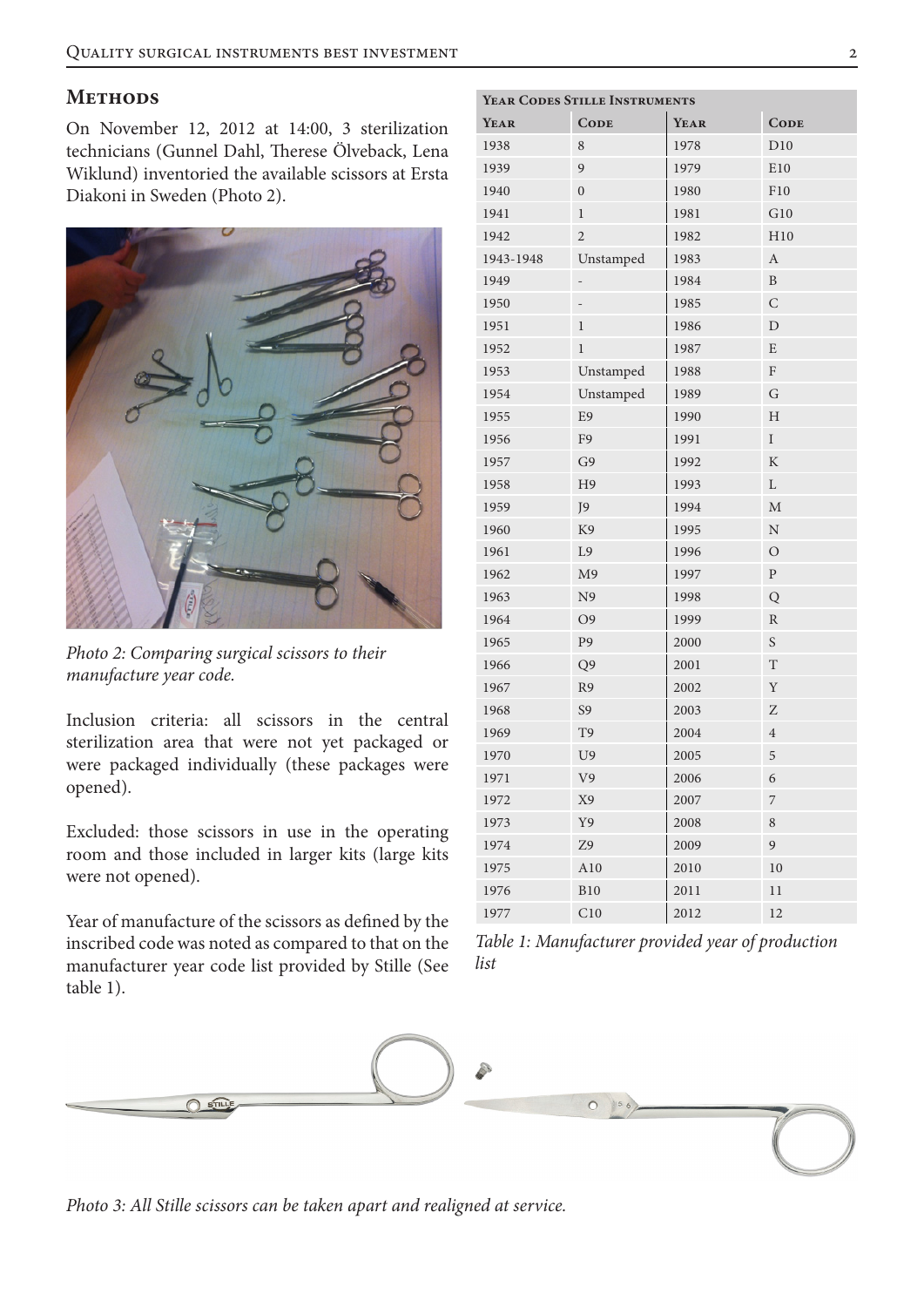#### **Results**

The results showed that 17/23 or 74 % of the scissors had been in service for more than 50 years (See results table and graph).

| YEAR                    | <b>NUMBER OF SCISSORS</b> |
|-------------------------|---------------------------|
| 1938                    | 2                         |
| 1939                    | 3                         |
| 1940                    | $\mathbf{1}$              |
| 1941                    | 2                         |
| 1942                    | 2                         |
| 1943-1948, 1953 or 1954 | 2                         |
| 1949 or 1950            | 5                         |
| 1978                    | $\mathbf{1}$              |
| 1985                    | $\mathbf{1}$              |
| 1986                    | $\overline{2}$            |
| 1992                    | $\mathfrak{D}$            |

*Results Table: 17 instruments more than 50 years old.*

### Number of scissors in service from each manufacturing period



*Results graph: 74% scissors with more than 50 years of service*

#### **Discussion**

For those patients admitted for surgery, it is the operating room costs that are the highest portion of the bill<sup>3</sup>. However costs and charges are complex. For example, some hospital departments which do not directly charge (medical records) are assigned as a cost to the operating room in some budgets. So taking a deeper look at costs in the operating room is important. Scissors and other frequent surgical instruments are one area to examine.

It can be quite obvious that reusable instruments are a better investment than one-time use as was seen in a study of laparoscopic instruments where the "total cost for single-use instruments would have been more than seven times that for reusable instruments"4 . It takes more work to understand the value difference between reusable instruments: One method is to understand the true lifetime of the instruments.

Arguably the scissors are the most important device for the patient and healthcare provider. They run the gamut from low cost, poor performance, one-timeuse instruments all the way to higher cost, premium performance scissors with long warranties. Stille scissors are appreciated by surgeons immediately and through their lifetime for their "feel" but this can be hard for those responsible for purchasing to value. Operating room nurses, Hospital administrators, as well as central supply and sterilizations personnel also appreciate the product for its long lifetime of reliable cutting. But even this long life time is not necessarily taken into consideration by the hospital economists who will push for lowest costs for that budget. This study demonstrates that lifetimes of quality instruments can be far longer than even the guarantee. Future comparisons to other brands would be helpful - although to be fair none offer such a specific guarantee.